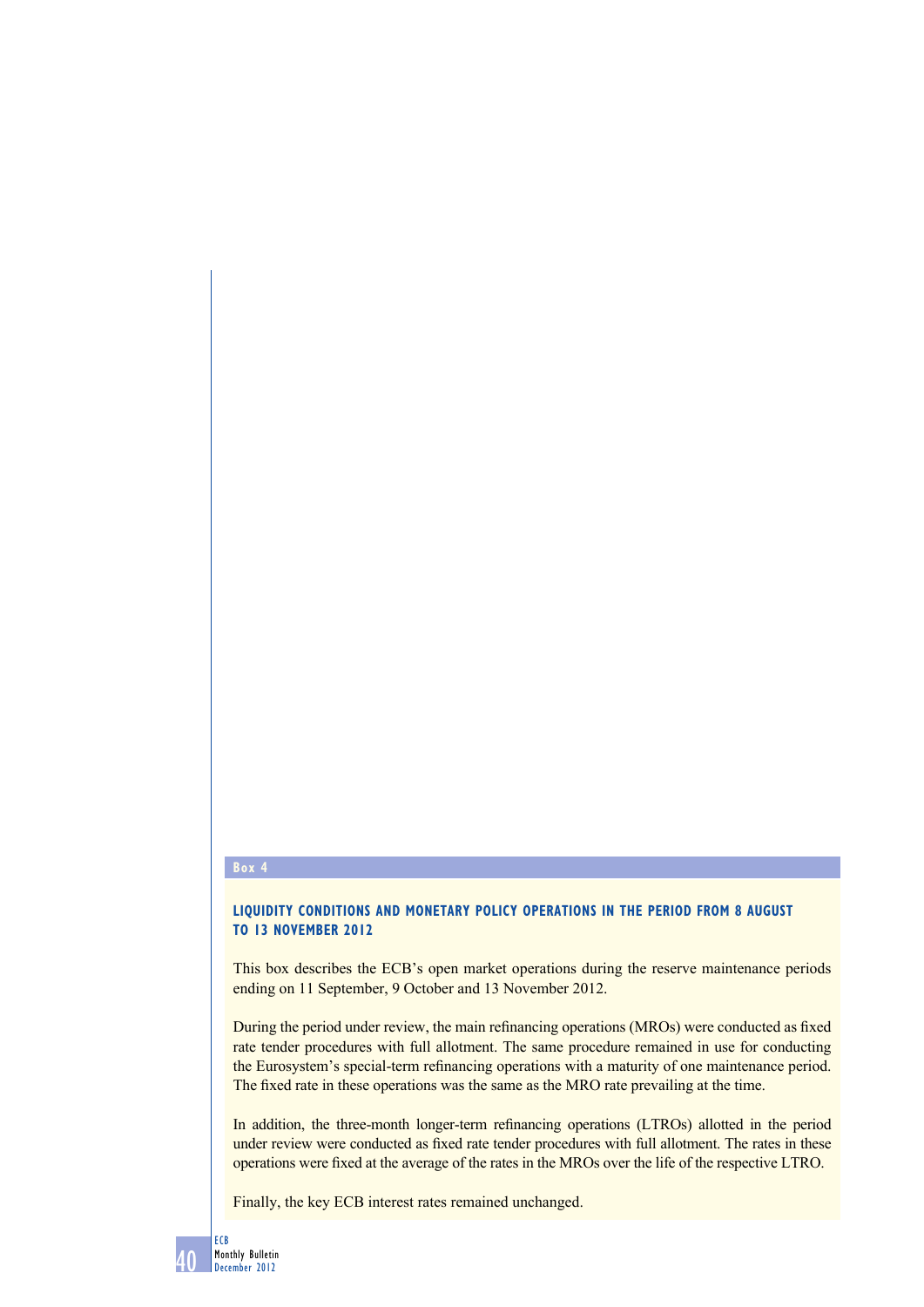### **economic anD monetary DeVeloPmentS**

Monetary and financial developments

## **Liquidity needs of the banking system**

During the period under review, the banking system's aggregate daily liquidity needs – defined as the sum of autonomous factors and reserve requirements – averaged €520.9 billion. This was €24.7 billion higher than the daily average recorded in the previous three maintenance periods (i.e. the period from 9 May to 7 August 2012). Reserve requirements stood at €106.8 billion on average over the three maintenance periods under review, unchanged compared with the previous three maintenance periods. At the same time, autonomous factors increased by €24.8 billion to €414.1 billion on average.

Current account holdings in excess of reserve requirements averaged €428.3 billion during the period under consideration (see Chart A). Such large current account holdings were attributable to the reduction of the deposit facility rate to zero in July 2012, which, in principle, made banks indifferent as to whether they transferred their excess liquidity overnight to the deposit facility or left it unremunerated on their current accounts as excess reserves. In the previous period under review, current account holdings in excess of reserve requirements averaged  $€4.4$  billion during the first two maintenance periods and  $\epsilon$ 403 billion in the third maintenance period.

# **Liquidity supply**

During the period under review, total net liquidity supplied by means of open market operations averaged  $\epsilon$ 1,244.7 billion. This represents a decrease of €16.1 billion relative to the previous three maintenance periods. Tender operations<sup>1</sup> provided an average of €965.4 billion, €14.5 billion less than in the previous review period (see Chart B).

The average amount of liquidity supplied through one-week main refinancing operations



#### **chart b liquidity needs of the banking system and liquidity supply**

(EUR billions; daily averages for the review period are shown next to each item)

- main refinancing operations: €110.4 billion longer-term refinancing operations: €1,064.6 billion
- mono CBPP, CBPP2 and SMP portfolio: €279.4 billion
- net recourse to deposit facility: €295.1 billion
- current accounts: €535.6 billion
- autonomous factors: €414.1 billion
- weekly liquidity-absorbing fine-tuning
- operations: €209.6 billion reserve requirements: €106.8 billion



1 Tender operations include main refinancing operations, longer-term refinancing operations and fine-tuning operations, the latter of which can be either liquidity-providing or liquidity-absorbing.